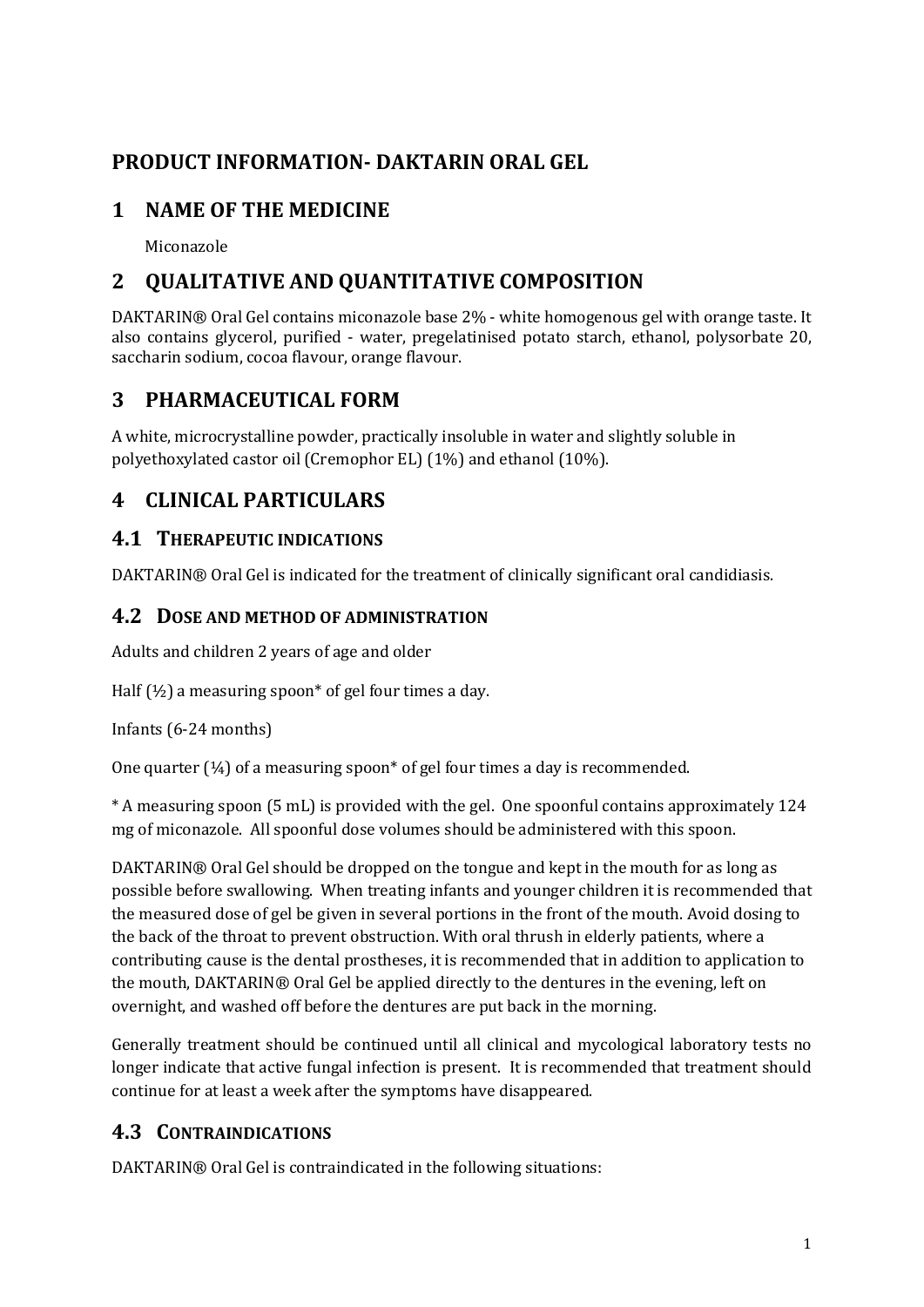•In patients with a known hypersensitivity to miconazole or to any of the other ingredients of the gel or other imidazole derivatives.

•In infants less than 6 months of age or in those whose swallowing reflex is not yet sufficiently developed.

•In patients with liver dysfunction.

•Co-administration of the following drugs that are subject to metabolism by CYP3A4 (see Interactions with other drugs):

- Substrates known to prolong the QT-interval e.g. astemizole, bepridil, cisapride, dofetilide, halofantrine, mizolastine, pimozide, quinidine, sertindole and terfenadine.
- Ergot alkaloids.
- HMG-CoA reductase inhibitors such as simvastatin and lovastatin.
- Triazolam and oral midazolam.

•Use of miconazole oral gel in combination with the following drug that is subject to metabolism by CYP2C9 (see Interactions):

• Coumarin anticoagulants such as warfarin

#### **4.4 SPECIAL WARNINGS AND PRECAUTIONS FOR USE**

Administration of DAKTARIN® Oral Gel has been shown to induce mild side effects (see Adverse Effects) but no haematological or biochemical abnormalities have been reported.

Prolonged use of miconazole may result in superinfection from non-susceptible organisms. If superinfection occurs, the sensitivity of the organism should be determined to decide the most appropriate therapy.

Miconazole is systemically absorbed and is known to inhibit CYP2C9 and CYP3A4 (see Pharmacokinetic) which can lead to prolonged effects of warfarin. Bleeding events, some with fatal outcomes, have been reported with concurrent use of miconazole oral gel and warfarin (see Contraindications

It is advisable to monitor miconazole and phenytoin levels, if they are used concomitantly.

In patients using certain oral hypoglycaemic such as sulfonylureas, an enhanced therapeutic effect leading to hypoglycaemia may occur during concomitant treatment with miconazole and appropriate measures should be considered (see Interactions with other medicines)

Severe hypersensitivity reactions, including anaphylaxis and angioedema, have been reported during treatment with DAKTARIN® Oral Gel (see Adverse Effects). If a reaction suggesting sensitivity should occur, treatment should be discontinued.

Serious skin reactions (e.g Toxic epidermal necrolysis and Stevens-Johnson syndrome) have been reported in patients receiving DAKTARIN® Oral Gel (see Adverse Effects). It is recommended that patients be informed about the signs of serious skin reactions, and that the use of DAKTARIN® Oral Gel be discontinued at the first appearance of skin rash.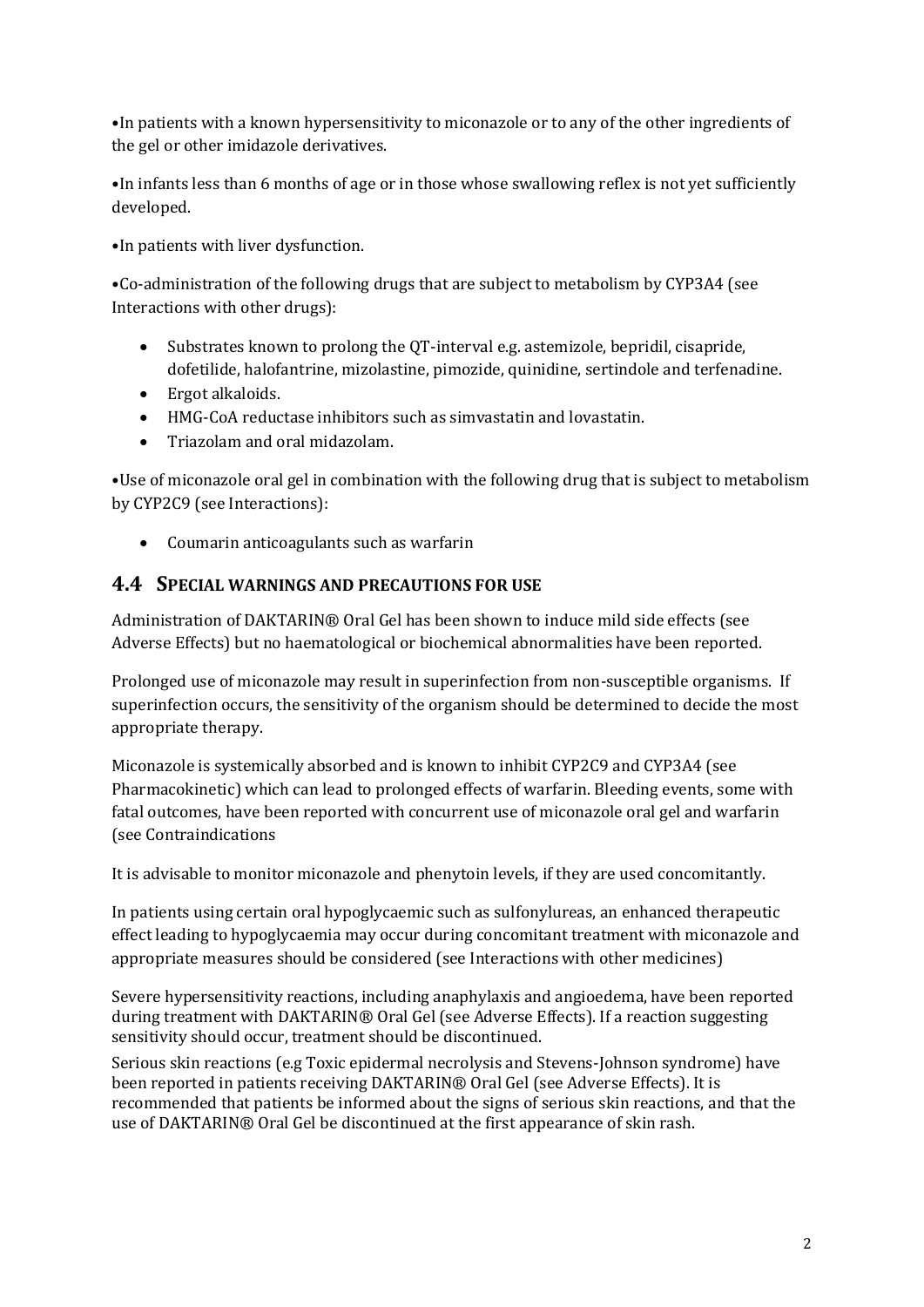#### **Use in the elderly**

No data available.

#### **Paediatric use**

DAKTARIN® Oral Gel may be used in children and infants over the age of 6 months suffering from oral candidiasis. Caution is required when administering DAKTARIN® Oral Gel to infants and younger children, to ensure the throat does not become obstructed by the gel (see Dosage and Administration).

#### **Effects on laboratory tests**

No data available

#### **4.5 INTERACTIONS WITH OTHER MEDICINES AND OTHER FORMS OF INTERACTIONS**

When using any concomitant medication, consult the corresponding label for information on the route of metabolism. Miconazole can inhibit the metabolism of drugs metabolized by the CYP3A4 and CYP2C9 enzyme systems. This can result in an increase and/or prolongation of their effects, including adverse effects.

Oral miconazole is contraindicated with the co-administration of the following drugs that are subject to metabolism by CYP3A4 (see Contraindications):

• Substrates known to prolong the QT-interval for example, astemizole, bepridil, cisapride, dofetilide, halofantrine, mizolastine, pimozide, quinidine, sertindole and terfenadine

- Ergot alkaloids
- HMG-CoA reductase inhibitors such as simvastatin and lovastatin
- Triazolam and oral midazolam

Miconazole oral gel is contraindicated with the co-administration of the following drug that is subject to metabolism by CYP2C9 (see Contraindications):

• Warfarin

When co-administered with oral miconazole, the following drugs must be used with caution because of a possible increase or prolongation of the therapeutic outcome and/or adverse effects. If necessary, reduce their dosage and, where appropriate, monitor plasma levels:

- Drugs subject to metabolism by CYP2C9 (see Precautions):
- Oral hypoglycemics such as sulfonylureas (CYP2C9)
- Phenytoin

Other drugs subject to metabolism by CYP3A4:

- HIV protease inhibitors such as saquinavir
- Certain antineoplastic agents such as vinca alkaloids, busulfan and docetaxel
- Certain calcium channel blockers such as dihydropyridines and verapamil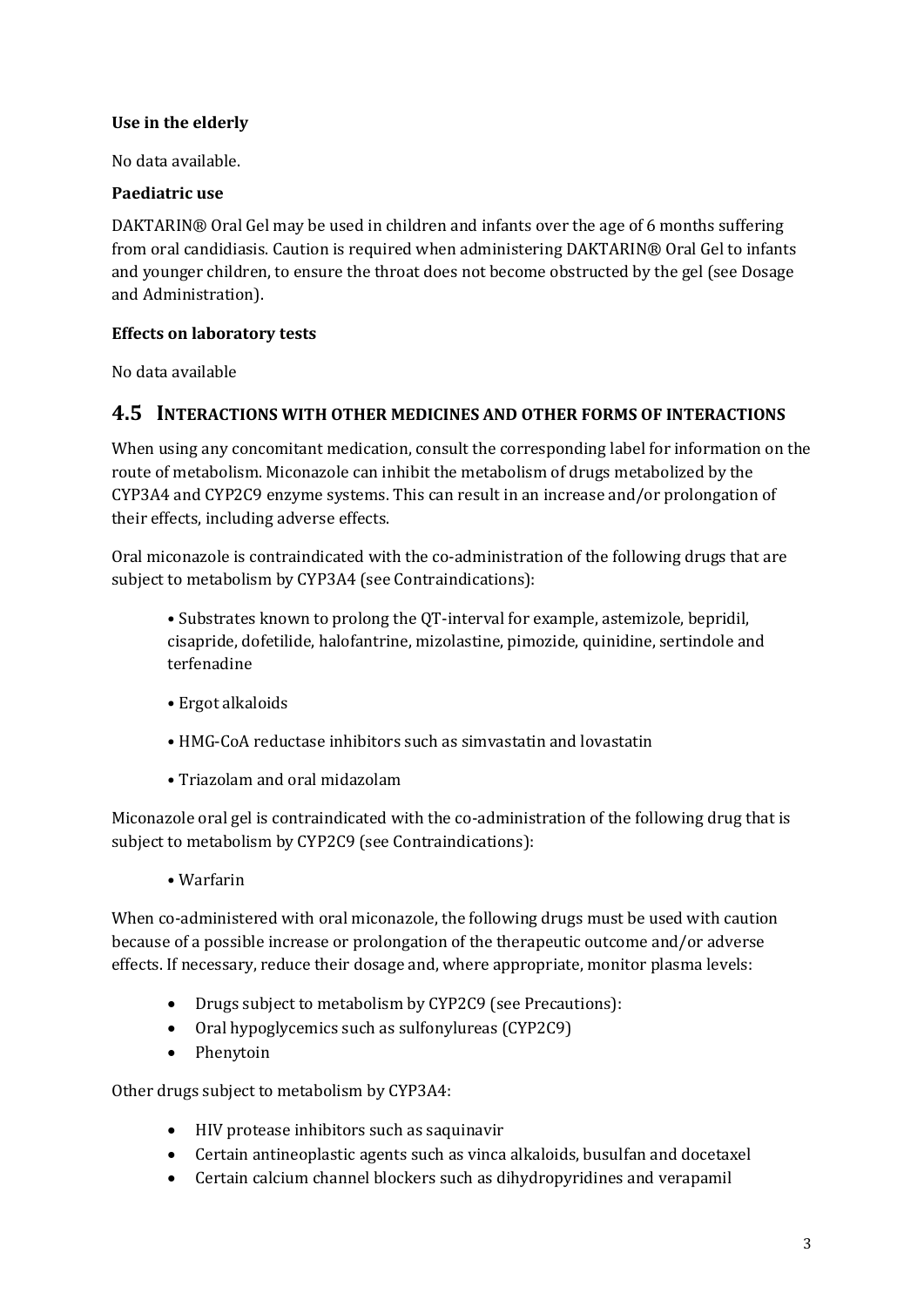- Certain immunosuppressive agents: cyclosporine, tacrolimus, sirolimus (rapamycin)
- Others: alfentanil, alprazolam, brotizolam, buspirone, carbamazepine, cilostasol, disopyramide, ebastine, methylprednisolone, midazolam IV, reboxetine, rifabutin, sildenafil, and trimetrexate.

Antagonism between miconazole and amphotericin B has been reported in vitro and in vivo. In this study miconazole and amphotericin combination were shown to be antagonistic in antifungal activity against Candida albicans.

### **4.6 FERTILITY, PREGNANCY AND LACTATION**

#### **Use in pregnancy – Pregnancy Category A**

Although there is no evidence that miconazole is embryotoxic or teratogenic in animals, potential hazards of prescribing DAKTARIN® Oral Gel during pregnancy should always be weighed against the expected therapeutic benefits.

#### **Use in lactation**

There is no information whether miconazole or its metabolites are excreted in breast milk. Therefore, miconazole is not recommended for nursing mothers unless its use is considered essential or alternative-feeding arrangements can be made for the baby.

#### **Effects on fertility**

No data available

#### **4.7 EFFECTS ON ABILITY TO DRIVE AND USE MACHINES**

DAKTARIN® does not affect the alertness. However, it may affect the ability to focus the eyes. Patients should be warned not to drive or operate machinery if affected.

## **4.8 ADVERSE EFFECTS (UNDESIRABLE EFFECTS)**

In a randomized, active-controlled, open-labelled trial of 47 paediatric patients, 0-10.7 years of age with oral candidiasis due to various predisposing conditions, efficacy and safety of DAKTARIN Oral Gel were compared to nystatin suspension. The adverse drug reactions reported for ≥ 1% of patients in either treatment group are presented in Table 1. Patients were examined daily, and treatment was continued for 3 days after symptoms had disappeared.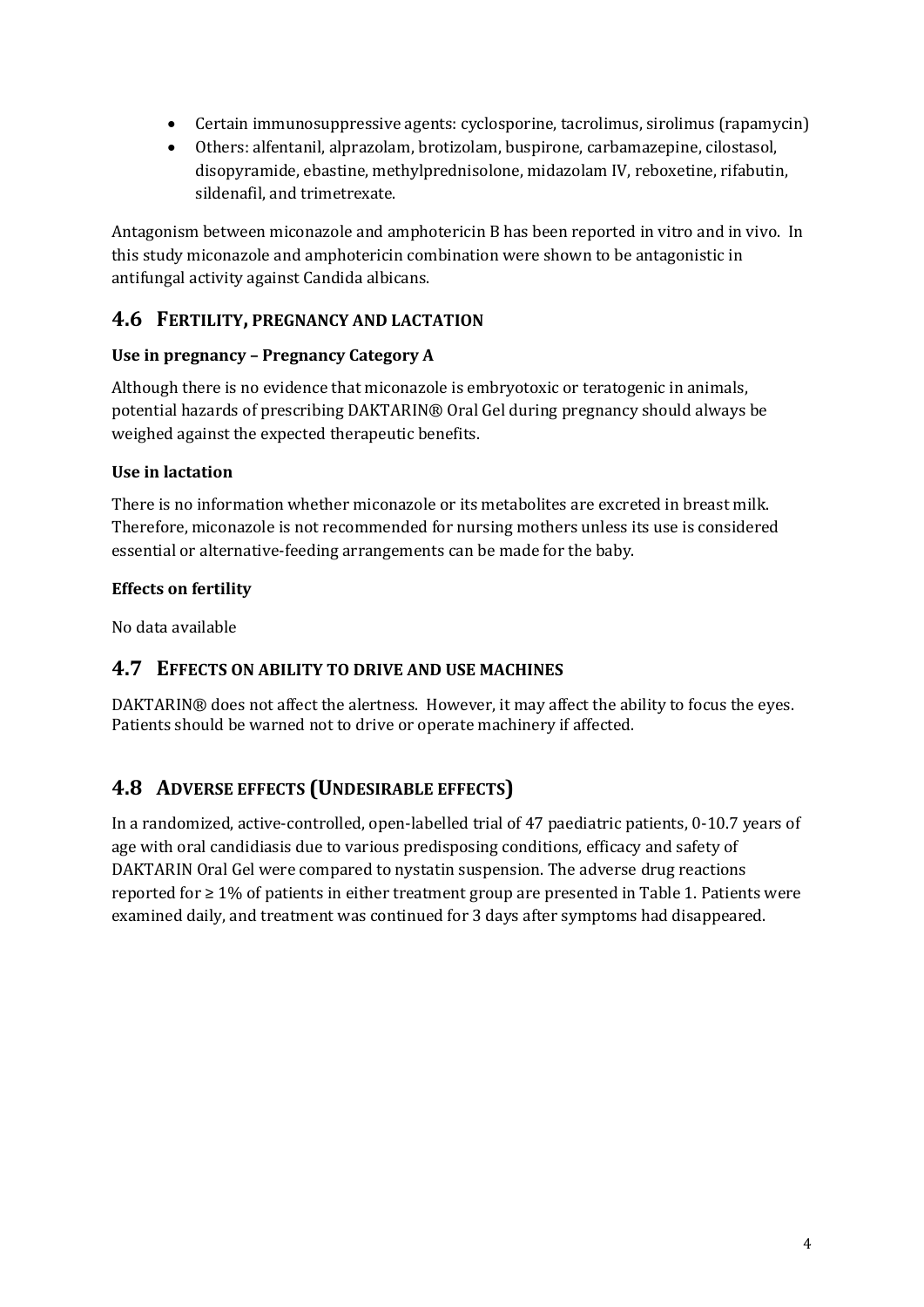| DAKTARIN®System/Organ        | DAKTARIN oral gel (n=23) | <b>Nystatin suspension (n=24)</b> |
|------------------------------|--------------------------|-----------------------------------|
| <b>Class</b>                 | $\%$                     | $\frac{0}{0}$                     |
| <b>Adverse Drug Reaction</b> |                          |                                   |
| Overall adverse reactions    | 34.8                     | 8.3                               |
| Gastrointestinal Disorder    |                          |                                   |
| Nausea                       | 3(13%)                   | $1(4.3\%)$                        |
| Regurgitation of food        | 2(8.7%)                  | $1(4.3\%)$                        |
| Vomiting                     | 3(13%)                   |                                   |

**Table 1: Adverse Drug Reactions Reported for ≥ 1% of Patients in Either Treatment Group in a Randomized, Activecontrolled, Open-label Clinical Trial of**

Throughout this section, adverse reactions are presented. Adverse reactions are adverse events that were considered to be reasonably associated with the use of miconazole based on the comprehensive assessment of the available adverse event information. A causal relationship with miconazole cannot be reliably established in individual cases. Further, because clinical trials are conducted under widely varying conditions, adverse reaction rates observed in the clinical trials of a drug cannot be directly compared to rates in the clinical trials of another drug and may not reflect the rates observed in clinical practice.

The safety of DAKTARIN® Oral Gel was evaluated in 88 adult patients with oral candidiasis or oral mycoses who participated in one randomized, active-controlled, double-blind clinical trial and three open-label clinical trials. These patients took at least one dose of DAKTARIN® Oral Gel and provided safety data.

Adverse reactions reported by DAKTARIN® Oral Gel-treated adult patients in the four clinical trials are shown in the following table.

#### **Adverse Reactions Reported by Adult Patients in Four Clinical Trials of DAKTARIN® Oral Gel**

|                                   | <b>DAKTARIN</b> |  |
|-----------------------------------|-----------------|--|
| <b>System Organ Class</b>         | Oral Gel        |  |
| Preferred Term                    | %               |  |
|                                   | $(N=88)$        |  |
| <b>Nervous System Disorders</b>   |                 |  |
| Dysgeusia                         | 1.1             |  |
| <b>Gastrointestinal Disorders</b> |                 |  |
| Dry Mouth                         | 2.3             |  |
|                                   |                 |  |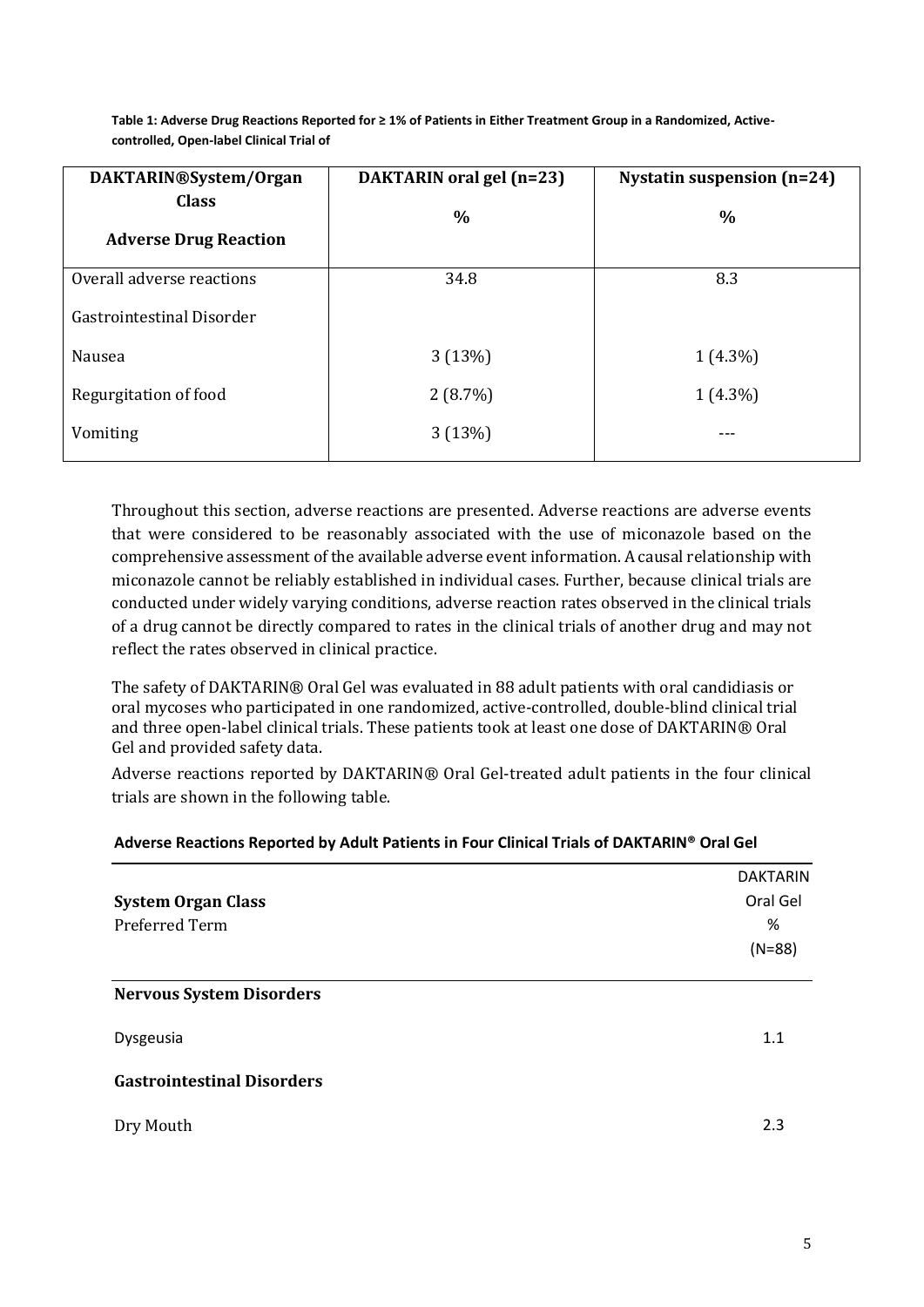| Nausea                                                      | 4.5 |
|-------------------------------------------------------------|-----|
| Oral discomfort                                             | 3.4 |
| Vomiting                                                    | 1.1 |
| <b>General Disorders and Administration Site Conditions</b> |     |
| Product taste abnormal                                      | 4.5 |

The safety of DAKTARIN® Oral Gel was evaluated in 23 pediatric patients with oral candidiasis who participated in one randomized, active-controlled, open-label clinical trial in pediatric patients aged ≤ 1 month to 10.7 years. These patients took at least one dose of DAKTARIN® Oral Gel and provided safety data.

Adverse reactions reported for DAKTARIN® Oral Gel-treated pediatric patients in the one clinical trial are presented in the following table.

|                                             | <b>DAKTARIN®</b> |
|---------------------------------------------|------------------|
| <b>System Organ Class</b><br>Preferred Term | Oral Gel<br>$\%$ |
|                                             | $(N=23)$         |
| <b>Gastrointestinal Disorders</b>           |                  |
| Nausea                                      | 13.0             |
| Regurgitation                               | 8.7              |
| Vomiting                                    | 13.0             |

**Adverse Reactions Reported by Pediatric Patients in a Ramdomised, Active-Controlled, Open Label Clinical Trial of DAKTARIN® Oral Gel**

#### **Postmarketing Data**

Additional adverse drug reactions first identified during postmarketing experience with Daktarin Oral GelBecause these reactions are reported voluntarily from a population of uncertain size, it is not always possible to reliably estimate their frequency or establish a causal relationship to drug exposure. Therefore, the frequencies are provided according to the following convention (3,4):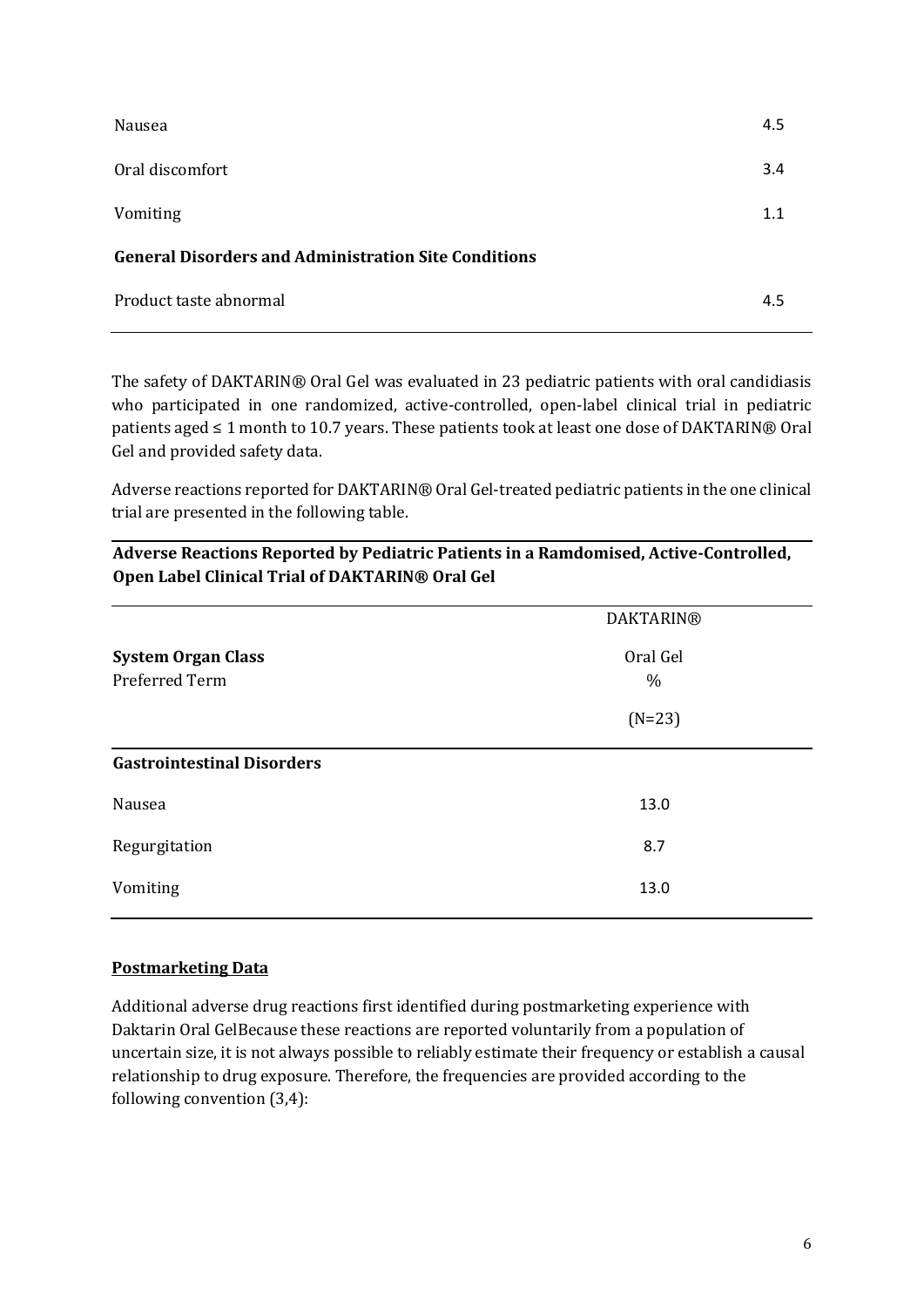| Very Common: | $\geq 1/10$                                |
|--------------|--------------------------------------------|
| Common:      | $\geq 1/100$ and < 1/10                    |
| Uncommon:    | $\geq 1/1000$ and < 1/100                  |
| Rare:        | $\geq 1/10000$ and < 1/1000                |
| Very rare:   | $\geq$ 1/10000, including isolated reports |

The frequency provided below reflect reporting rates for adverse drug reactions from spontaneous reports, and do not represent more precise estimates of incidence that might be obtained in clinical or epidemiological studies.

#### **Immune System Disorders**

| Very rare                         | Allergic conditions, including angioneurotic oedema and anaphylactic<br>reaction, Hypersensitivity                                                                                                          |
|-----------------------------------|-------------------------------------------------------------------------------------------------------------------------------------------------------------------------------------------------------------|
|                                   | <b>Respiratory, Thoracic and Mediastinal Disorders</b>                                                                                                                                                      |
| Very rare                         | Choking (see Contraindications).                                                                                                                                                                            |
| <b>Gastrointestinal Disorders</b> |                                                                                                                                                                                                             |
| Very rare                         | Nausea, vomiting and diarrhea, anorexia, Stomatatis, Tongue discoloration                                                                                                                                   |
| <b>Hepatobiliary Disorders</b>    |                                                                                                                                                                                                             |
| Very rare                         | Hepatitis                                                                                                                                                                                                   |
|                                   | <b>Skin and Subcutaneous Tissue Disorders</b>                                                                                                                                                               |
| Very rare                         | Angiodema, Lyell syndrome (Toxic epidermal necrolysis), Stevens-Johnson<br>syndrome, Urticaria, Rash, Acute generalised exanthematous pustulosis,<br>Drug reaction with eosinophilia and systemic symptoms. |
| <b>General disorders</b>          |                                                                                                                                                                                                             |
| Very rare                         | Malaise, chills and difficulty in accommodation                                                                                                                                                             |

#### **Reporting suspected adverse effects**

Reporting suspected adverse reactions after registration of the medicinal product is important. It allows continued monitoring of the benefit-risk balance of the medicinal product. Healthcare professionals are asked to report any suspected adverse reactions at: [https://www.tga.gov.au/reporting-problems.](https://www.tga.gov.au/reporting-problems)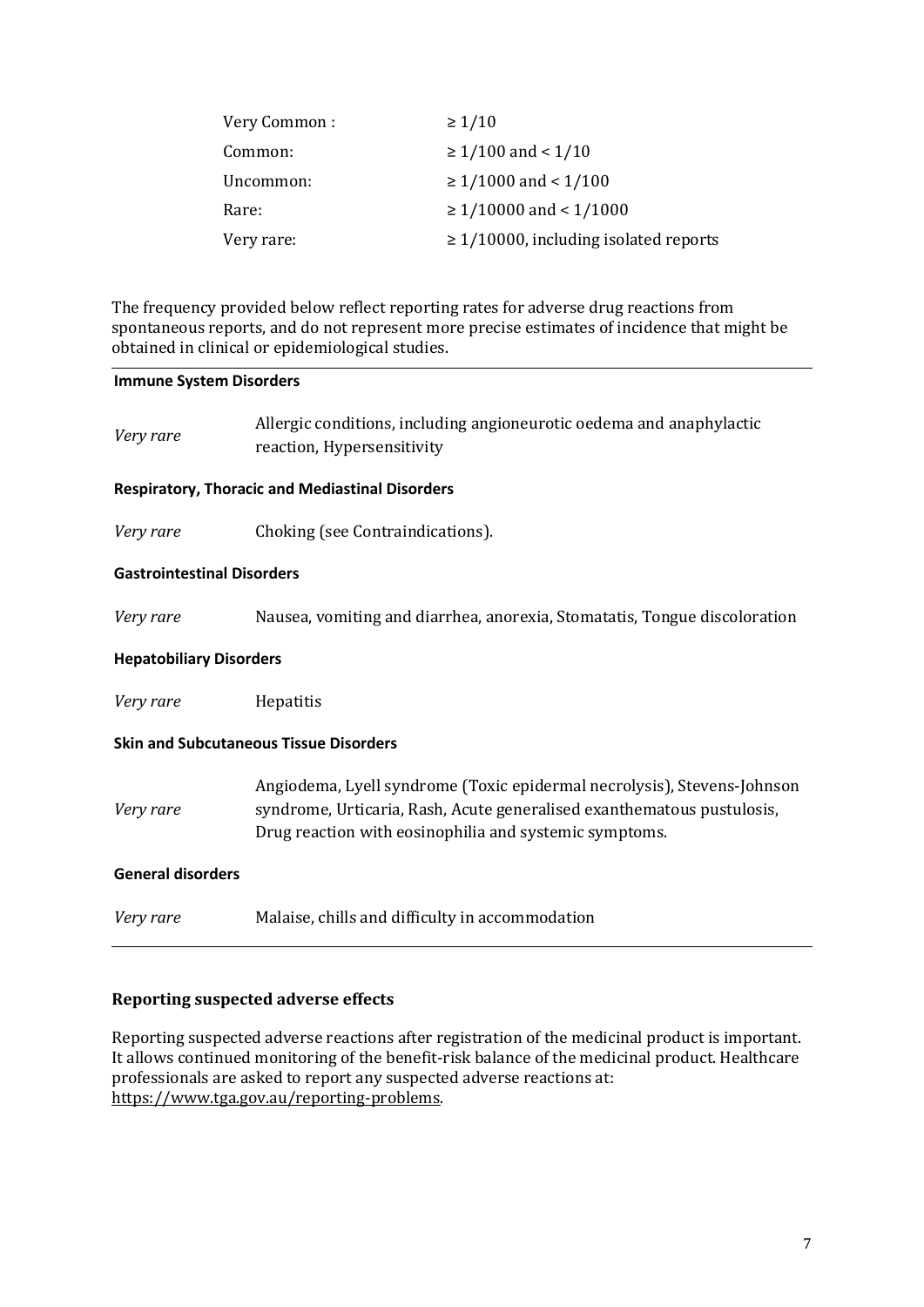# **4.9 OVERDOSE**

In the event of accidental dosage, vomiting and diarrhoea may occur. Accidental ingestion of large quantities of DAKTARIN® may have clinically relevant implications for patients concomitantly using medication metabolised by cytochrome P450 subsystems 3A4 and/or 2C9 (see Interactions with other drugs).

Treatment of overdose is symptomatic and supportive. A specific antidote is not available. For the latest treatment advice, contact the Poisons Information Centre on 131126 in Australia or 0800 764 766 in New Zealand..

# **5 PHARMACOLOGICAL PROPERTIES**

## **5.1 PHARMACODYNAMIC PROPERTIES**

#### **Mechanism of action**

Miconazole has shown fungistatic activity, in vitro, against a number of fungi.

Miconazole appears to act on the fungal cell wall membranes inducing permeability changes, which alter the ionic macromolecular composition of the affected cells by the inhibition of the ergosterol biosynthesis in fungi. The result is fungal cell necrosis.

## **5.2 PHARMACOKINETIC PROPERTIES**

### **Absorption**

DAKTARIN® Oral Gel has a low bioavailability in man (25-30%) compared with intravenous administration because of the limited absorption of miconazole from the gastrointestinal tract.

Miconazole is systemically absorbed after administration as the oral gel. Administration of 60 mg dose of DAKTARIN® Oral Gel results in peak plasma concentrations of 31-49 ng/mL, occurring approximately two hours post-dose.

### **Distribution**

Absorbed miconazole is bound to plasma proteins (88.2%), primarily to serum albumin and red blood cells (10.6%).

### **Excretion**

The absorbed portion of DAKTARIN® Oral Gel is largely metabolized; less than 1% of the administered dose is excreted unchanged in the urine. The terminal plasma half-life is 20-25 hours in most patients. The elimination half-life of miconazole is similar in any renally impaired patient. Plasma concentrations of miconazole are moderately reduced (approximately 50%) during hemodialysis.

## **5.3 PRECLINICAL SAFETY DATA**

### **Genotoxicity**

No data available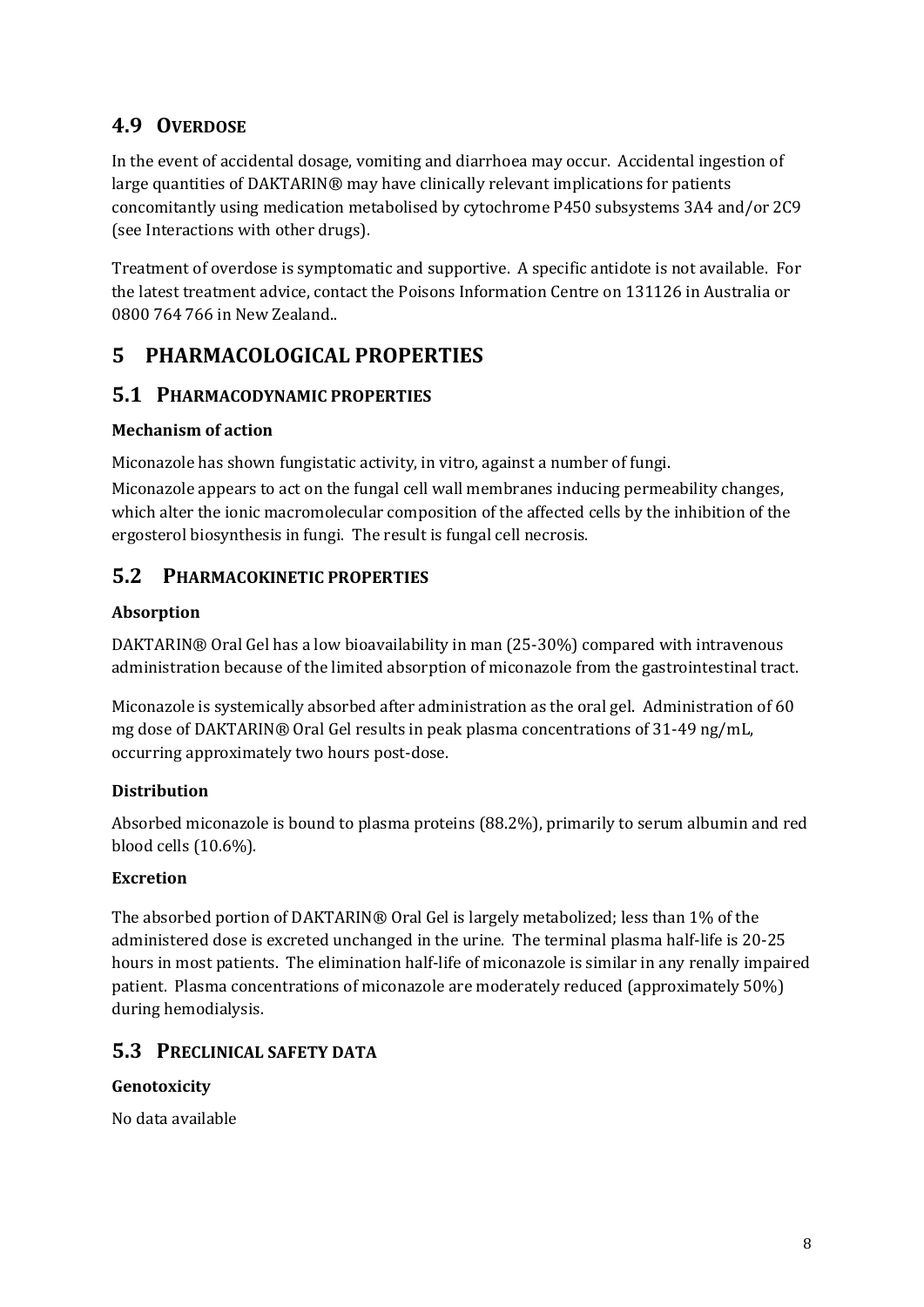# **6 PHARMACEUTICAL PARTICULARS**

## **6.1 LIST OF EXCIPIENTS**

Refer to Section 2 - Qualitative and quantitative composition

### **6.2 INCOMPATIBILITIES**

Incompatibilities were either not assessed or not identified as part of the registration of this medicine. Refer to section 4.5: Interactions with other medicines and other forms of interactions.

# **6.3 SHELF LIFE**

In Australia, information on the shelf life can be found on the public summary of the Australian Register of Therapeutic Goods (ARTG). The expiry date can be found on the packaging.

### **6.4 SPECIAL PRECAUTIONS FOR STORAGE**

Store below 30°C

### **6.5 NATURE AND CONTENTS OF CONTAINER**

DAKTARIN® Oral Gel supplied in 15 g and 40 g tubes each with a measuring spoon.

#### **6.6 SPECIAL PRECAUTIONS FOR DISPOSAL**

In Australia, any unused medicine or waste material should be disposed of by taking to your local pharmacy.

### **6.7 PHYSICOCHEMICAL PROPERTIES**

#### **Chemical structure**



**Chemical Name:** Miconazole, 1-(2(2,4-dichlorophenyl)-2-(2,4-dichlorophenyl)methoxy]ethyl)- 1H-imidazole, is a synthetic 1-phenethyl-imidazole derivative

#### **Chemical formula:** C18H14Cl4N2O

**MW:** 416.14